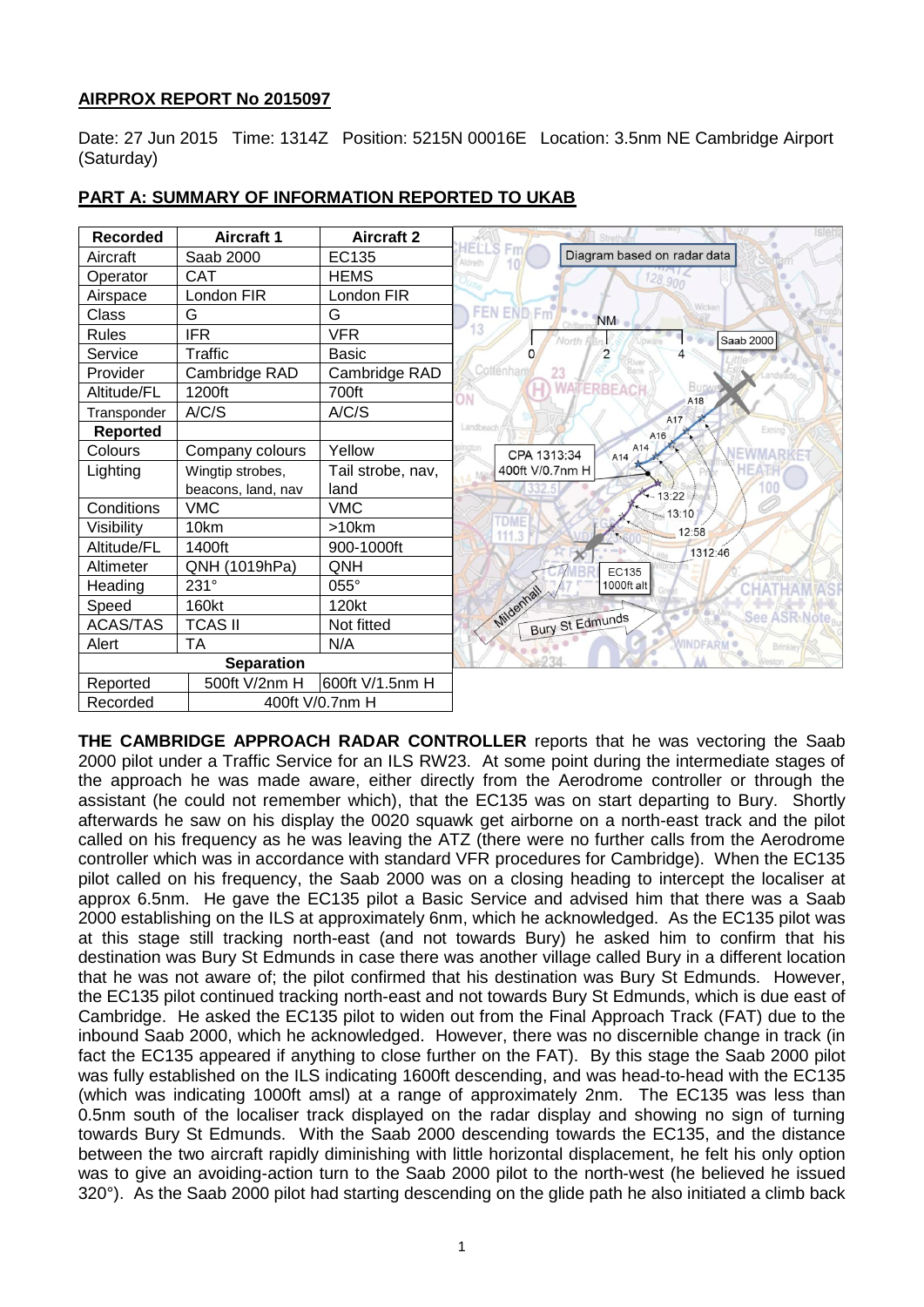to a terrain safe level (he believed he issued 1700ft). The Saab 2000 pilot asked him to repeat the heading, which he did, and re-iterated that it was avoiding action in case the crew were flying the approach on auto-pilot as he wished to emphasise the urgent nature of the turn. He considered giving a terrain alert but, given the critical stage of flight the Saab 2000 crew faced and the undoubtedly high workload associated with an avoiding action turn having configured for the approach, combined with the good weather, the turn he gave was away from the only significant obstacle. The Saab 2000 was never seen to be more than 200ft below minimum RVA, which led him to decide that a terrain alert was not a priority. He did not remember if he gave Traffic Information to the Saab 2000 pilot on the EC135. He believed that, once he decided that he needed to take avoiding action, he did not update the Traffic Information as his priority was increasing the horizontal distance between the aircraft. Whilst he appreciates that he may have exceeded the terms of a Traffic Service by providing deconfliction advice, he was extremely uncomfortable with the situation with which he was presented and felt that without taking the avoiding action the best possible outcome would have been the Saab 2000 pilot getting a TCAS RA. At no point did either pilot report visual with the other on the RT. The Saab 2000 pilot was successfully repositioned for an ILS to RW 23. The EC135 pilot continued to fly directly up the RW23 FAT, left the frequency for Lakenheath, and was seen to land in the vicinity of RAF Mildenhall (approximately 10nm NW of Bury St Edmunds). He estimated that at the closest point the distance between the aircraft was 1nm horizontally and 400ft vertically. He believed if he had not issued the avoiding turn this would have been less than 0.5nm horizontal and 0ft vertical. He felt that with hindsight he could have exercised more positive control over the EC135 pilot but, given his Cat A status and the fact that he was operating on a Basic Service below a terrain safe level, he did not feel able to significantly alter his flight path. If he had known that the EC135 pilot was going to the Mildenhall area he would have delayed the approach of the Saab 2000 pilot to facilitate the opposite direction Cat A departure but having been told twice (once by ADI/Assistant and once by the pilot) that he was routing to Bury St Edmunds he believed the aircraft were not on conflicting flight paths. By the time it became apparent from radar that the EC135 pilot was not going to Bury St Edmunds he was already into a rapidly deteriorating head-on situation that he felt required decisive action to resolve. At the time he believed the risk of collision (without the avoiding turn) to have been moderate and, even with the turn, believed that safety was, or may have been, compromised.

**THE Saab 2000 PILOT** reports that he was being radar vectored to an ILS approach for RW23 at Cambridge. He was descended to altitude 1700ft and instructed by ATC to report established on the localiser. The RT frequency was very busy with GA traffic, and he was unable to report localiser established. He commenced descent on the glide-slope. ATC then informed him of opposite direction traffic, and immediately issued an avoiding action right turn heading 320° and climb to altitude 1700ft. A TCAS TA momentarily activated and then silenced once the avoiding action was initiated. The crew did not see the conflicting traffic. Further radar vectors to an ILS approach and landing on RW23 followed. He had first seen the other traffic on TCAS appear to depart Cambridge when he was on final approach at 5-6nm. However, he was not expecting it to track up the approach towards his aircraft. He subsequently telephoned Cambridge ATC and spoke to the controller involved, to seek his perception of the event. He confirmed that the other traffic was a helicopter that had departed Cambridge. The controller explained that he had expected the helicopter pilot to adopt an easterly track towards Bury St Edmunds, not a north-easterly track towards him on final approach for RW23. The Saab 2000 pilot did not see the other traffic; however, the other flight-deck crew member did. He suggested that it would have passed well to their left-hand side (to the south of them) and as such he considered there was no risk of a collision.

He assessed the risk of collision as 'None'.

**THE EUROCOPTER EC135 PILOT** reports that the EC135 was dispatched on a HEMS task, Category A, from Cambridge airport towards Mildenhall (initially passed by the Medical crew to him as Bury St Edmunds). He departed the circuit and ATZ and was establishing on track when ATC advised him that there was instrument traffic establishing on final for RW23, which both front seat crew (the P2 seat was occupied by another HEMS qualified pilot who was assuming the role of HEMS crew member) were visual with at 6nm. The controller asked him to 'widen out' from the centreline. He immediately commenced a right turn towards the east to cross behind the traffic, the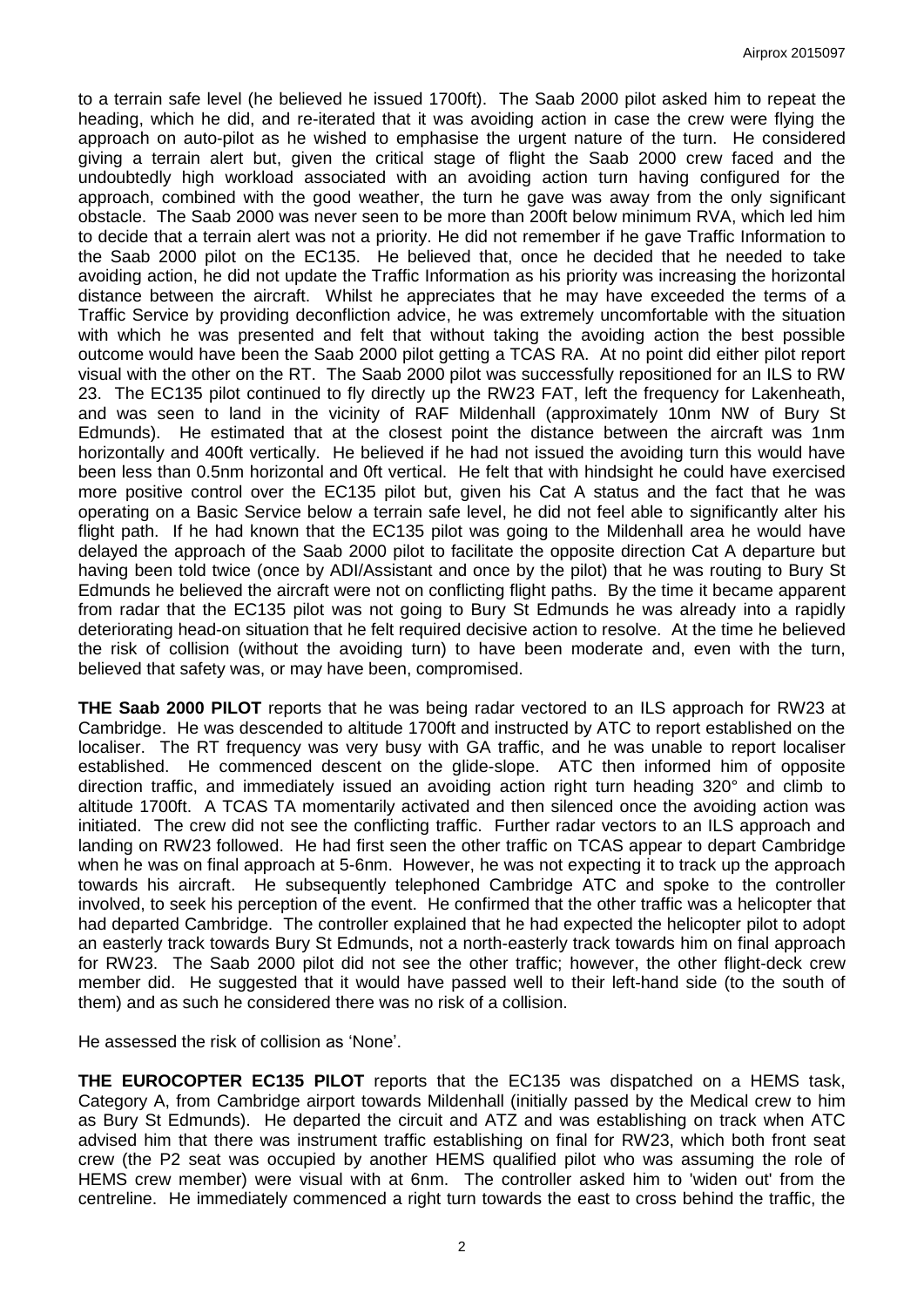controller then issued the fixed-wing traffic with a 'Go Around' for avoiding action. He stopped the right turn as the aircraft was going around and passed behind it, continuing to the HEMS incident. The EC135 pilot provided a screen-shot of his track, as shown below:



He assessed the risk of collision as 'None'.

### **Factual Background**

The Cambridge weather was:

EGSC 271250 25009KT 230V290 9999 SCT045 20/11 Q1019

#### **Analysis and Investigation**

### **CAA ATSI**

ATSI had access to both pilot reports, the controller report, the Swanwick Area Radar recording and recordings of the Cambridge Approach frequencies. ATSI also corresponded with Cambridge with regard to follow-up action from the event.

The Saab 2000 pilot was flying IFR, being vectored for an ILS approach to RW23 and was in receipt of a Traffic Service. The EC135 pilot was routing to a site near Mildenhall, operating VFR and receiving a Basic Service. As the EC135 pilot departed Cambridge he climbed to approximately 1000ft and tracked to the north-east.

The Radar controller was advised by Cambridge Tower that the EC135 pilot intended to track to 'Bury' (referring to Bury St. Edmunds). This track would have taken the EC135 pilot due east from Cambridge. On departure from Cambridge the EC135 pilot tracked to the north-east. When the EC135 pilot first called Cambridge Radar he appeared to still be tracking to the north-east, so the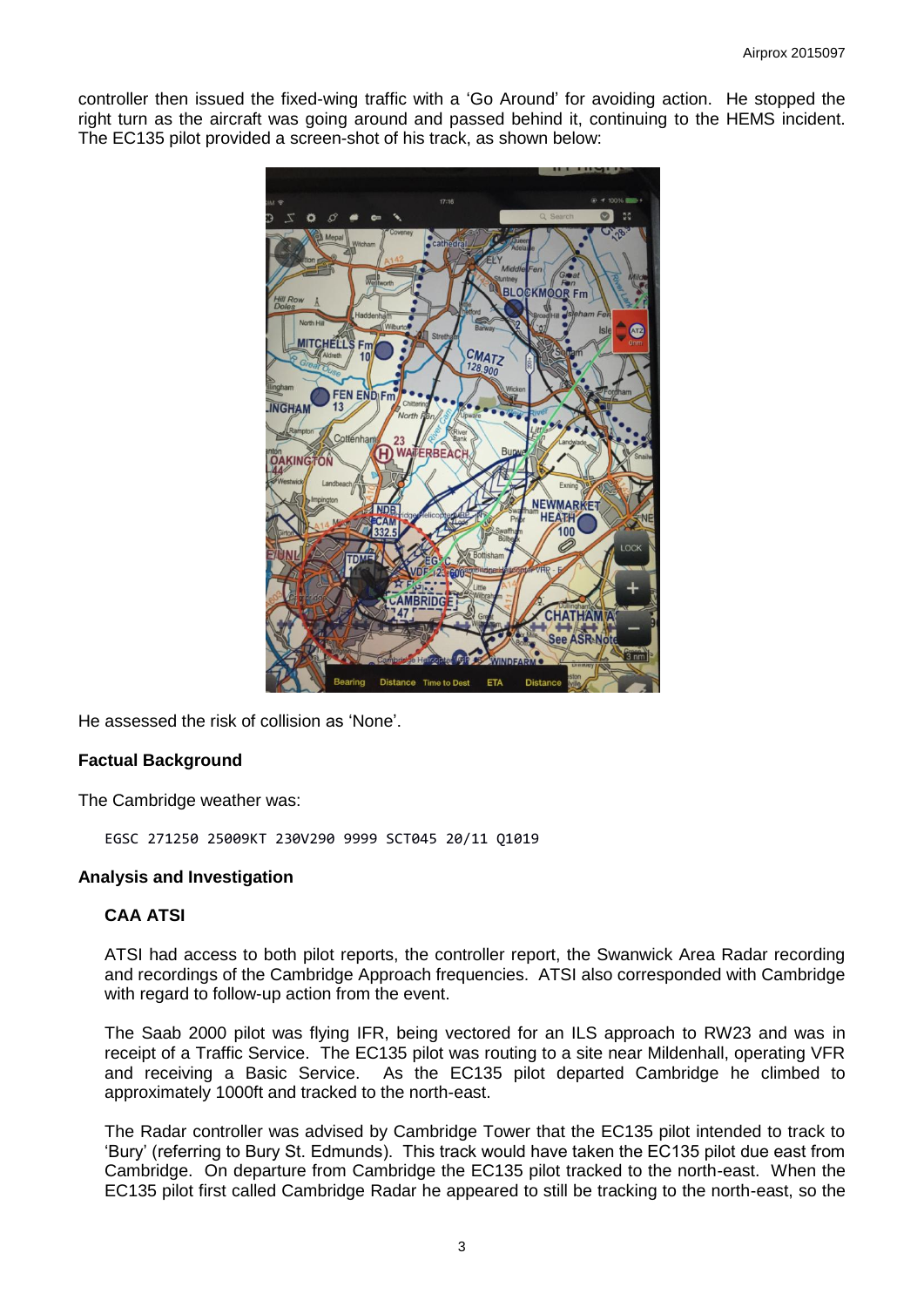controller confirmed that he was indeed intending to track to Bury and issued Traffic Information about the Saab 2000 establishing on final approach for RW23. Although the EC135 pilot reassured the controller as to his routing to Bury St Edmunds, the track continued north-east and the controller requested that the EC135 pilot 'widen' his track away from the final approach. As the two aircraft began to get closer, the controller issued Traffic Information to the Saab 2000 pilot which, unfortunately, was blocked and not acknowledged. The controller started to repeat the Traffic Information but, during this transmission, the controller decided that the EC135 was not far enough away from the final approach and gave avoiding action to the Saab 2000 pilot.



CPA occurred at 1313:34 (Figure 1) – 400ft vertical and 0.7nm horizontal.

Figure 1 – Swanwick MRT at 1313:34 – CPA (Saab 2000 code 3111, EC135 code 0020).

Although the crew of the EC135 indicated in their written report that they were visual with the inbound Saab 2000, the controller was not aware that any aircraft crew had sighted the other.

Following this occurrence the ATCU and the EC135 operator discussed the event and a set of recommendations were agreed upon which included the importance of advising ATC of any changes to intended or reported routing, and the dangers of flying reciprical routings to final approaches, as well as reminders on how TCAS events can be initiated.

Under the provision of a Basic Service a controller is not expected to monitor a flight.

'However, where a controller has information that indicates that there is aerial activity in a particular location that may affect a flight, they should provide information in general terms to assist with the pilot's situational awareness.' 1

'Under a Traffic Service the controller is not required to achieve defined deconfliction minima and pilots remain responsible for collision avoidance even when being provided with headings/levels by ATC.<sup>72</sup>

#### **UKAB Secretariat**

Both pilots shared an equal responsibility for collision avoidance and not to operate in such proximity to other aircraft as to create a collision hazard<sup>3</sup>. Because the geometry was head-on both pilots were required to turn to the right $4$ .

 $\overline{a}$ 

<sup>1</sup> CAP493 Section 1 Chapter 12 Para 2E.2

<sup>2</sup> CAP493 Section 1 Chapter 12 Para 3F.1

<sup>3</sup> SERA.3205 Proximity.

<sup>4</sup> SERA.3210 Right-of-Way (c) (1) Converging.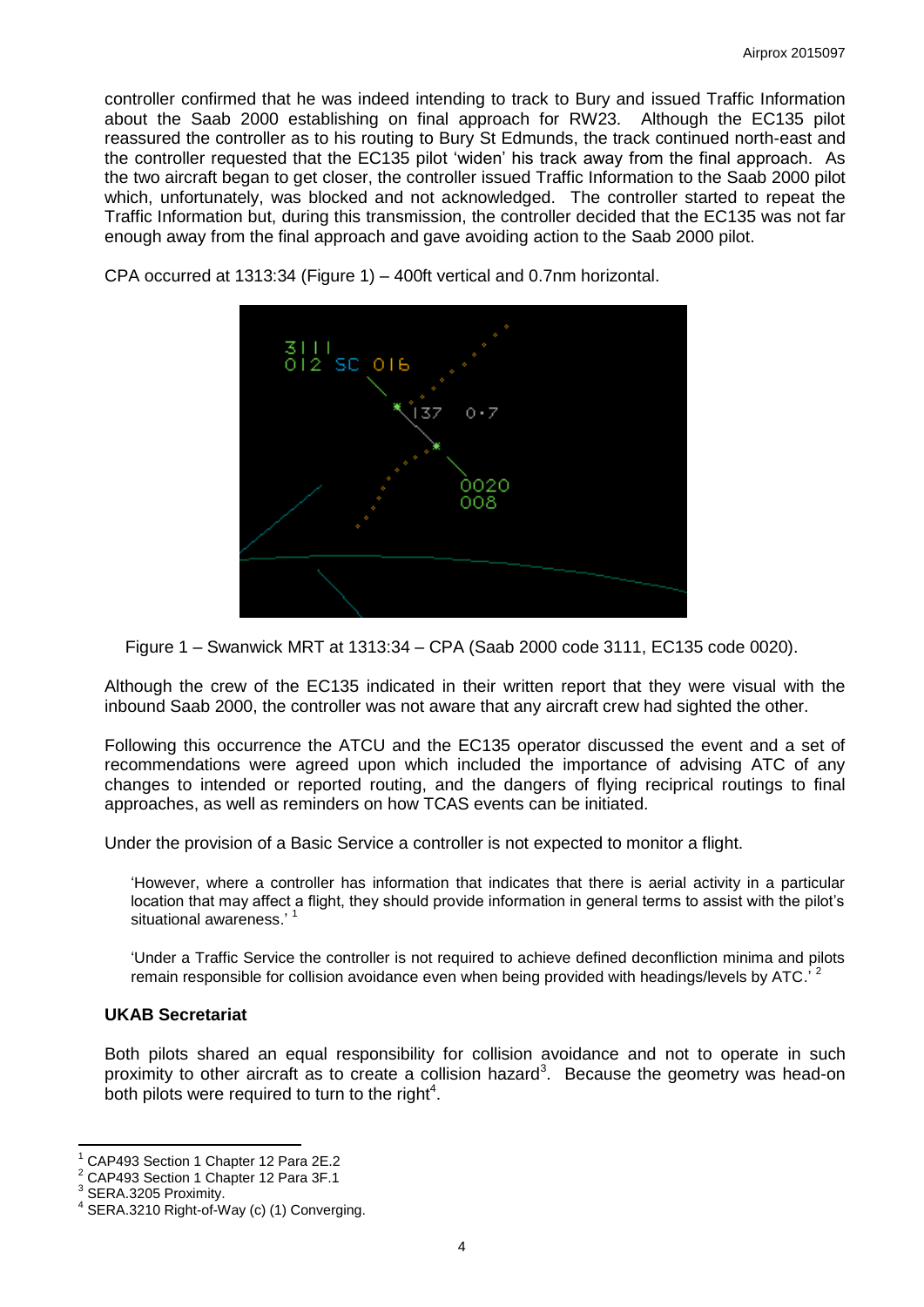#### **Summary**

The Airprox occurred in Class G airspace approximately 3.5nm north-east of Cambridge Airport. The Saab 2000 pilot was inbound to the airport, established on the ILS approach to RW23, in receipt of a Traffic Service. The Radar controller was advised that the EC135 pilot would be outbound on a VFR CAT A flight to the east towards Bury St Edmunds. However, after departure the EC135 pilot tracked to the north-east towards Mildenhall. Traffic Information was issued to both pilots and, as the two aircraft continued towards each other, the controller issued avoiding action to the Saab 2000 pilot. The Saab 2000 pilot only saw the EC135 on TCAS (although another flight-deck crew member did see the helicopter as they passed); the EC135 crew reported seeing the Saab 2000 at 6nm and turning right to avoid it. CPA was 400ft vertically and 0.7nm horizontally.

#### **PART B: SUMMARY OF THE BOARD'S DISCUSSIONS**

Information available included reports from both pilots, the controller concerned, area radar and RTF recordings and reports from the appropriate ATC and operating authorities.

The Board first discussed the actions of the EC135 pilot. The Civil Helicopter Pilot member, with HEMS operational experience, explained the process when a CAT A HEMS flight is despatched. Because of the urgency of the task, the pilot is initially only informed of the approximate position of the incident destination and sets off in that general direction as more specific details are given to the paramedic crew member. Once airborne, the paramedic crew enters the details into the aircraft's navigation system, which sets up a direct line to follow on the flight map to the required site; however, this may not occur until the helicopter has covered anything up to 5nm from its departure point. Even so, the member was surprised that the pilot had decided to route in the opposite direction to the Cambridge airport Final Approach Track, especially as he had been informed about the presence of the Saab 2000 on the approach and that he had it in sight from 6nm. He wondered if the pilot believed he was further from the approach path than he had been, and had thought that he had allowed enough room between his helicopter and the Saab 2000. He could not readily explain why the pilot had continued to inform ATC that he was routing to Bury St Edmunds rather than Mildenhall (his ultimate destination) other than to explain that there may have been a degree of uncertainty in the tasking that he and the paramedic had received, which might have simply initially stated that Bury St Edmunds was his destination, and that he was unaware of the bearing of Bury St Edmunds from Cambridge. Some members wondered whether the EC135 pilot had been loath to turn away from his direct tack to the incident because he had been on a CAT A flight and would have assumed that he had a degree of priority as a result. In this respect, the Board noted that the controller had reported that he would have delayed the Saab 2000's approach had he been aware of the actual routing of the EC135, and Civil ATC members confirmed that the term CAT A is used by ATC for prioritisation. CAP493 (Manual of Air Traffic Services Part 1) describes Flight Priority Categories and states:

'Controllers shall give priority to aircraft according to flight priority category … where category A is the highest priority and  $Z$  is the lowest priority.<sup>5</sup>

A discussion ensued as to the precise meaning of 'priority', the guidance in CAP493 being:

'It should be noted that these categories are designed for use as a method of tactical handling by ATC and not as flow control priorities.'<sup>6</sup>

Members wondered whether priority of routeing applied in Class G airspace (as opposed to controlled airspace) and agreed that no such priority to emergency services aircraft existed and that the Rules of the Air/SERA applied to all. Notwithstanding, the Board opined that, had the EC135 pilot told ATC that he was routing to Mildenhall rather than Bury St Edmunds, then there would have been every possibility that the Airprox would have been avoided because the controller would have had a clear

 $\overline{\phantom{a}}$ 

<sup>&</sup>lt;sup>5</sup> Section 1, Chapter 4 Control of Traffic, paragraph 10C.1

<sup>6</sup> Section 1, Chapter 4 Control of Traffic, paragraph 10C.3